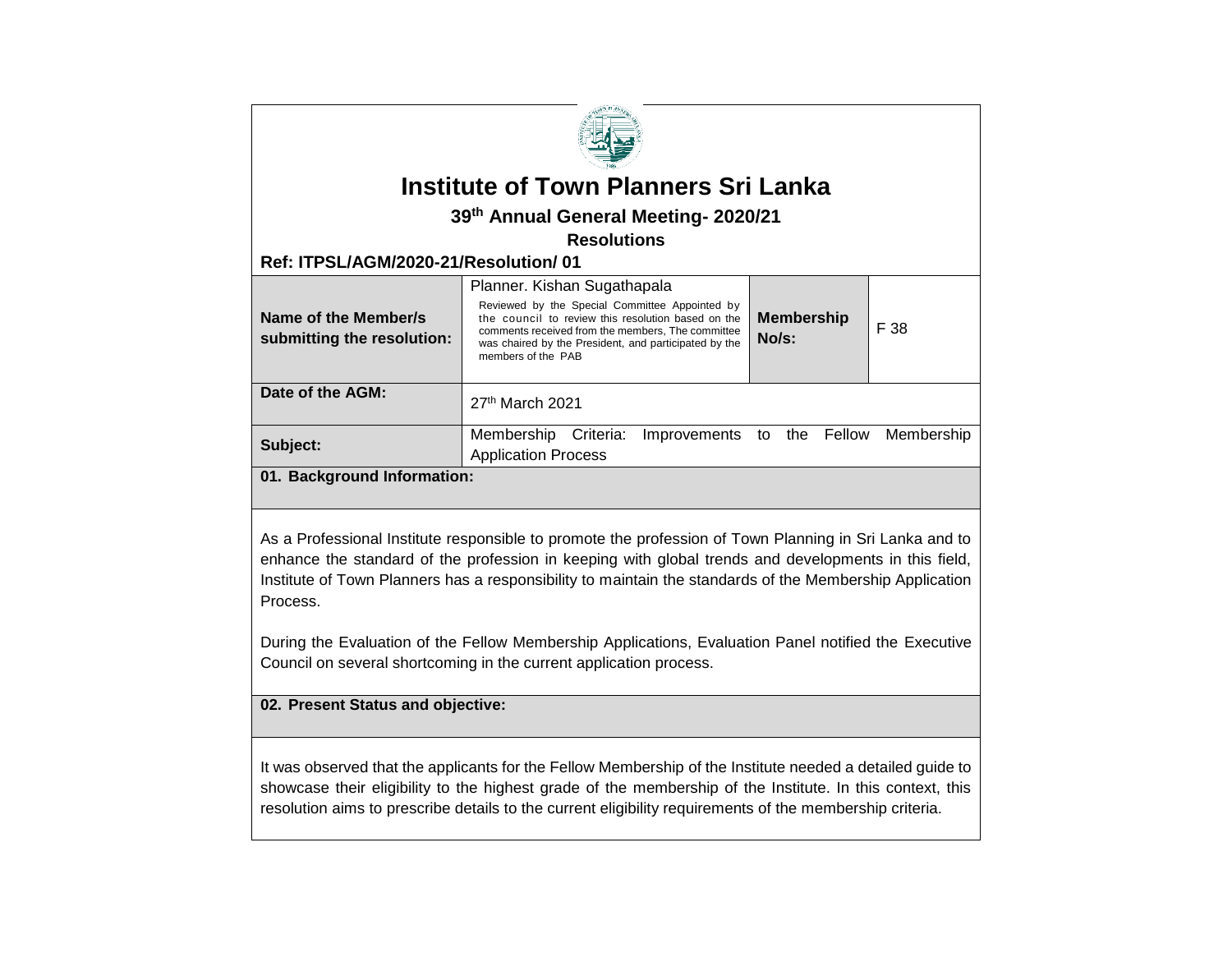| 03. Proposal/Resolution:                                                                                                                                                                                                                                                                                                              |                                                                                                                       |  |  |  |  |
|---------------------------------------------------------------------------------------------------------------------------------------------------------------------------------------------------------------------------------------------------------------------------------------------------------------------------------------|-----------------------------------------------------------------------------------------------------------------------|--|--|--|--|
| A new criterion is proposed to select the Fellow Members of the ITPSL.<br>Therefore, be it resolved that II Appendix B1, section 2.1.1 and 2.1.2 be replaced and to read according to<br>the details given in Annexure I. The Annexure I to be numbered as 2.1.1 and the existing section no. 2.1.3<br>to be amended as number 2.1.2. |                                                                                                                       |  |  |  |  |
| 04. Annexure                                                                                                                                                                                                                                                                                                                          | Annexure I                                                                                                            |  |  |  |  |
| 05 Signature of the Member and the Date                                                                                                                                                                                                                                                                                               |                                                                                                                       |  |  |  |  |
|                                                                                                                                                                                                                                                                                                                                       |                                                                                                                       |  |  |  |  |
|                                                                                                                                                                                                                                                                                                                                       |                                                                                                                       |  |  |  |  |
|                                                                                                                                                                                                                                                                                                                                       | 21.03.2021                                                                                                            |  |  |  |  |
| <b>Official Use</b>                                                                                                                                                                                                                                                                                                                   |                                                                                                                       |  |  |  |  |
| 06. Comments and Observations at the AGM:                                                                                                                                                                                                                                                                                             | General comment - No adequate time<br>$\bullet$<br>was given to the general membership for<br>submitting their views. |  |  |  |  |
|                                                                                                                                                                                                                                                                                                                                       | Plnr. Veranjan Kurukulasuriya                                                                                         |  |  |  |  |
|                                                                                                                                                                                                                                                                                                                                       | It's not clear whether one has to fulfil all                                                                          |  |  |  |  |
|                                                                                                                                                                                                                                                                                                                                       | the requirements and if so, how should                                                                                |  |  |  |  |
|                                                                                                                                                                                                                                                                                                                                       | the private sector/academic sector                                                                                    |  |  |  |  |
|                                                                                                                                                                                                                                                                                                                                       | members can fulfill 21.2 (b)                                                                                          |  |  |  |  |
|                                                                                                                                                                                                                                                                                                                                       | Plnr Hemantha Jayasundara                                                                                             |  |  |  |  |
|                                                                                                                                                                                                                                                                                                                                       | Key points are agreeable. Nevertheless,                                                                               |  |  |  |  |
|                                                                                                                                                                                                                                                                                                                                       | the wordings are ambiguous.                                                                                           |  |  |  |  |
| 07. Decision at the AGM                                                                                                                                                                                                                                                                                                               | Circulate the resolution among members<br>(i)                                                                         |  |  |  |  |
|                                                                                                                                                                                                                                                                                                                                       | and request for comments,                                                                                             |  |  |  |  |
|                                                                                                                                                                                                                                                                                                                                       | Submit the comments to the<br>(ii)                                                                                    |  |  |  |  |
|                                                                                                                                                                                                                                                                                                                                       | <b>Executive Council toamend the</b>                                                                                  |  |  |  |  |
|                                                                                                                                                                                                                                                                                                                                       | resolution.                                                                                                           |  |  |  |  |
|                                                                                                                                                                                                                                                                                                                                       | Executive Council to adopt the<br>(iii)                                                                               |  |  |  |  |
|                                                                                                                                                                                                                                                                                                                                       | amended resolution incorporating the                                                                                  |  |  |  |  |
|                                                                                                                                                                                                                                                                                                                                       | comments of the members.                                                                                              |  |  |  |  |

┑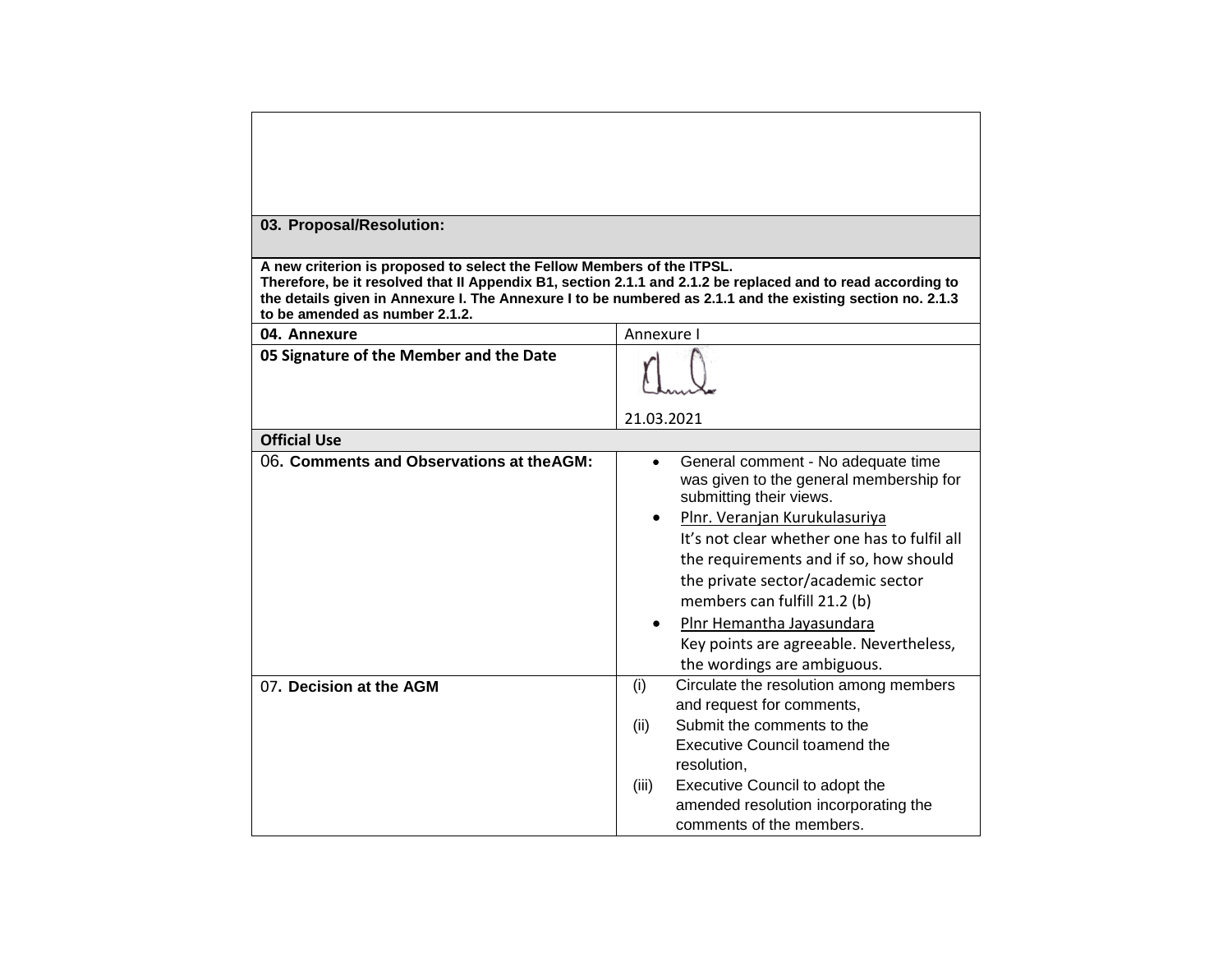| 08. Proposed by:          |                                                                                                                                  | Plnr. Priyani Nawarathna                                                                                            |
|---------------------------|----------------------------------------------------------------------------------------------------------------------------------|---------------------------------------------------------------------------------------------------------------------|
| 09. Seconded by:          |                                                                                                                                  | Plnr. Hemantha Jayasundera                                                                                          |
| 10                        | <b>Comments received after re-circulation</b><br>of the Resolution among the general<br>membership giving 14 days to<br>comment. | <b>NONE</b>                                                                                                         |
| 11                        | <b>Executive Council decision</b>                                                                                                | Approved by the Council on the 15 <sup>th</sup> of August<br>2021 and confirmed on 12 <sup>th</sup> September 2021. |
| 12. Hon. Secretary, ITPSL |                                                                                                                                  |                                                                                                                     |
|                           |                                                                                                                                  |                                                                                                                     |

**Annexure I (section 2.1.1)**

|     | <b>Fellow member Criteria:</b>                                |                                    |                                                                                                                                                                                                                                                                                                                                     |                                                                                                                                                                                        |                                  |
|-----|---------------------------------------------------------------|------------------------------------|-------------------------------------------------------------------------------------------------------------------------------------------------------------------------------------------------------------------------------------------------------------------------------------------------------------------------------------|----------------------------------------------------------------------------------------------------------------------------------------------------------------------------------------|----------------------------------|
|     | <b>Broad Categories of</b><br>requirements to be<br>fulfilled | <b>Minimum Industry Experience</b> |                                                                                                                                                                                                                                                                                                                                     | <b>Required Documentary proof</b>                                                                                                                                                      | <b>Maximum</b><br><b>Credits</b> |
| 1.0 | <b>Basic Requirements</b>                                     | 2.1                                | <b>Fellow Member</b>                                                                                                                                                                                                                                                                                                                |                                                                                                                                                                                        |                                  |
|     |                                                               | 2.1.1                              | <b>Corporate Member</b> (Member) A Corporate Member of<br>the Institute of Town Planners, Sri Lanka for a<br>continuous period of not less than seven years,<br>And.                                                                                                                                                                | The applicant shall provide evidence<br>in the form of letters of appointment,<br>certifications of the head of the<br>institutions or any other document<br>acceptable to the council |                                  |
|     |                                                               | 2.1.2                              | <b>Practice</b> - Have been engaged in the practice in the field<br>of Town & Country Planning for not less than seven<br>years. The town and country planning practice include<br>institutional or individual planning practice, teaching,<br>research, and any other work related to professional<br>engagement in town planning. |                                                                                                                                                                                        |                                  |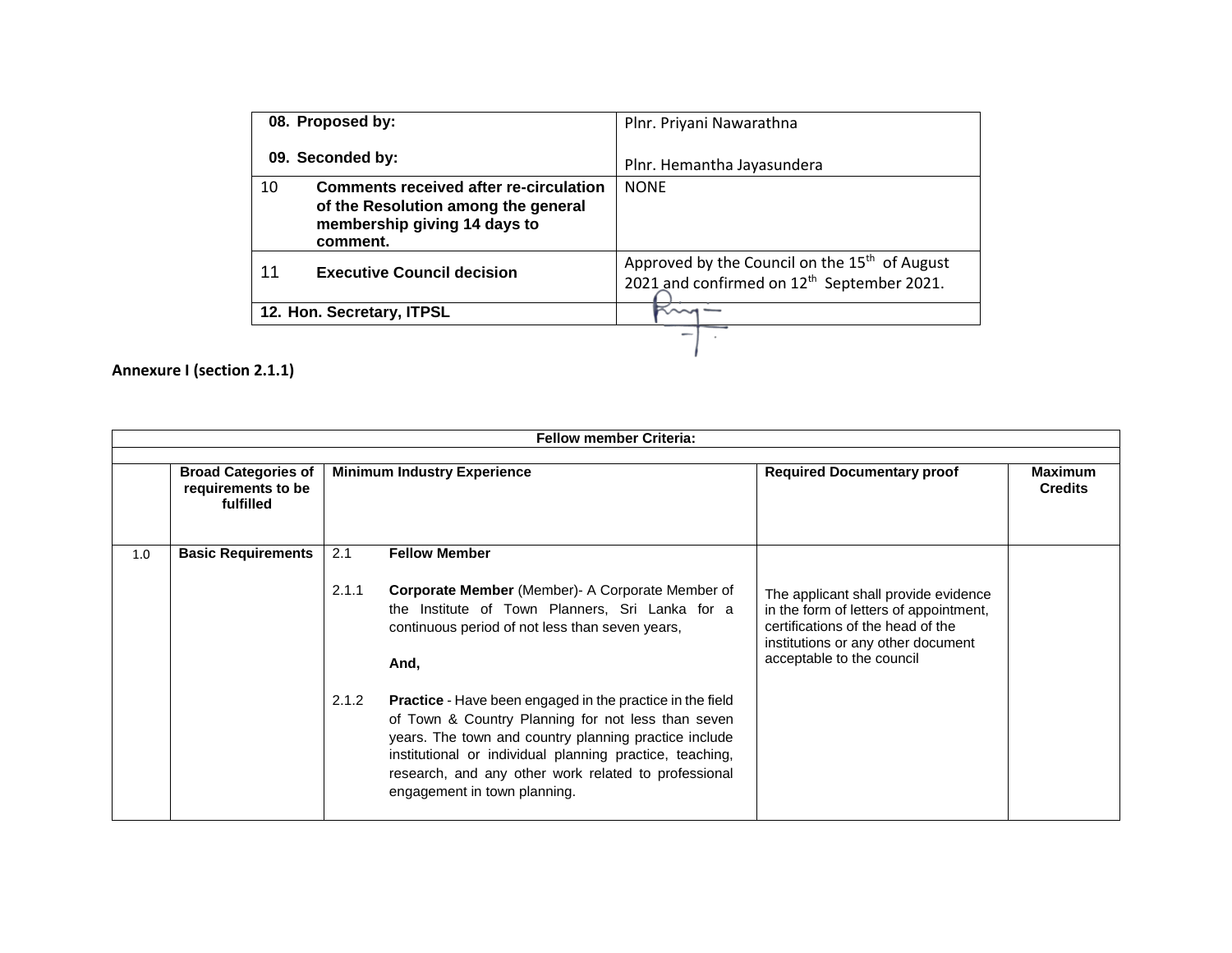|     |                                             | And,                                                                                                                                                                                                                                                                                                                                                                                                                                                                                                                                                                                                                                                                                                                                                                                                                                                                                                                                                                                                                                                                                                                                                                                                                                                                                                                                                                                                                                                                                                                                                              |                                    |
|-----|---------------------------------------------|-------------------------------------------------------------------------------------------------------------------------------------------------------------------------------------------------------------------------------------------------------------------------------------------------------------------------------------------------------------------------------------------------------------------------------------------------------------------------------------------------------------------------------------------------------------------------------------------------------------------------------------------------------------------------------------------------------------------------------------------------------------------------------------------------------------------------------------------------------------------------------------------------------------------------------------------------------------------------------------------------------------------------------------------------------------------------------------------------------------------------------------------------------------------------------------------------------------------------------------------------------------------------------------------------------------------------------------------------------------------------------------------------------------------------------------------------------------------------------------------------------------------------------------------------------------------|------------------------------------|
| 2.0 | Knowledge, Experience<br>and dissemination. | 2.1.3<br>Professional Contribution - Has made a professional<br>contribution to the field of town and country planning,<br>acceptable to the Council as defined below:<br>2.1.3.1 (a) Planning Experience in one of the fields mentioned<br>$below -$<br>National and Regional Planning, Development<br>$\circ$<br>Strategic Planning,<br>Planning,<br>Structure<br>Planning, Site Layout Planning and Project<br>Planning.<br>Planning policy development, review and /or<br>$\circ$<br>policy interpretation and advice.<br>Plan implementation including development<br>$\circ$<br>assessment and statutory planning.<br>Assessment of impacts and effects of policy<br>$\circ$<br>action<br>development<br>including<br>and<br>environmental, social, cultural, transport, built<br>form and economic.<br>Land use assessment and management,<br>$\circ$<br>including planning for mitigation of climate<br>change and disaster management and<br>adaptation and the assessment of natural<br>resources.<br>Research evaluation and publishing of urban<br>$\circ$<br>and regional related planning matters.<br>Administration and /or leadership of urban and<br>$\circ$<br>regional governance.<br>Preparation of Planning related laws and<br>$\circ$<br>regulation and enforcement.<br>Communication, negotiation and/ or mediation<br>$\circ$<br>for planning outcomes with stakeholders.<br>Designing and/or delivering community<br>$\circ$<br>engagement of planning related matters.<br>Project management of planning related<br>$\circ$<br>matters | Submit a detailed CV with evidence |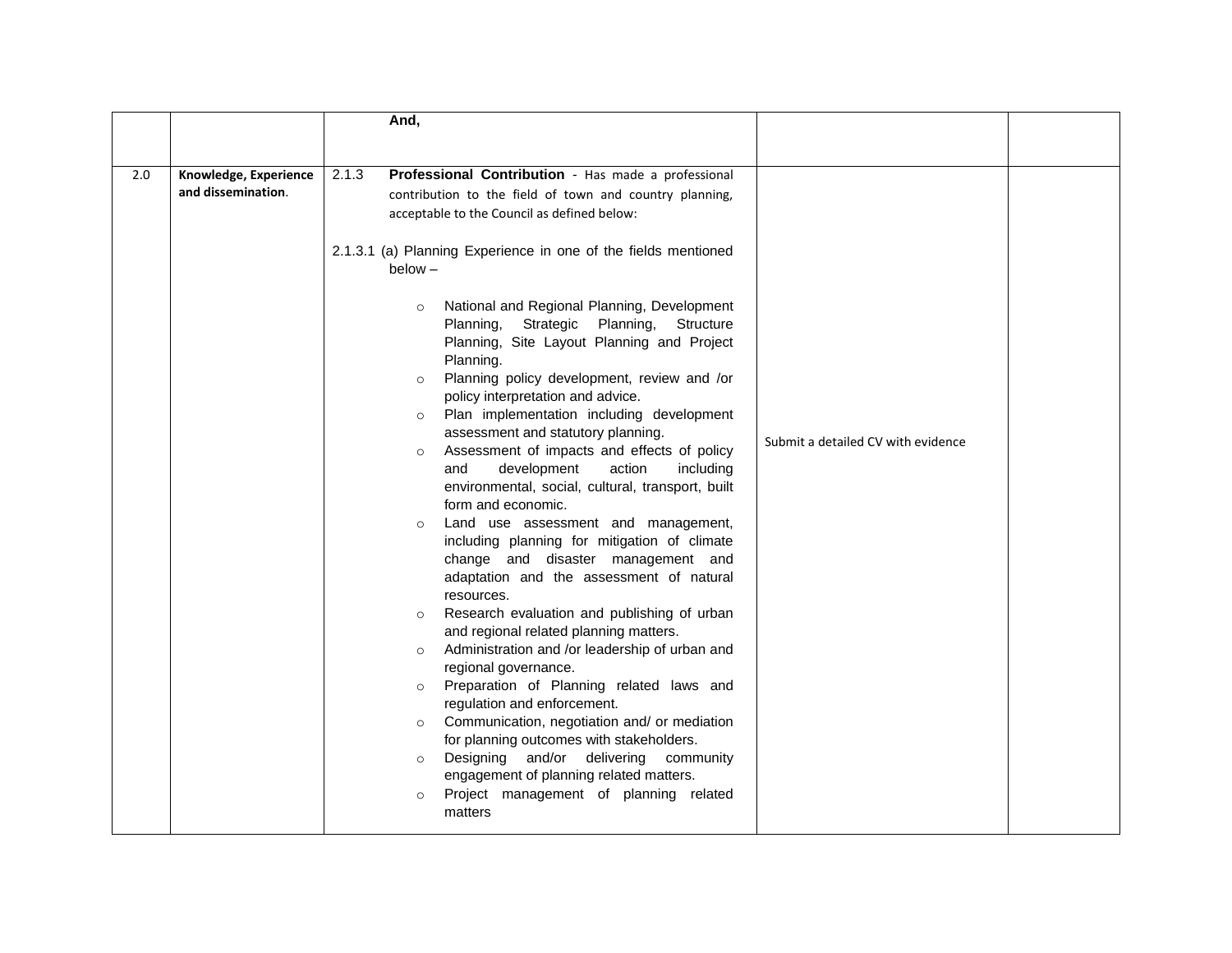|        |                                            | GIS/Spatial design including the use of data<br>$\circ$<br>analytics.<br>Any other Town Planning related work<br>$\circ$<br>acceptable to the Council<br>Or/and<br>$2.1.3.1$ (b)<br>Teaching practice-<br>Experience in the teaching of the field of<br>The candidate shall submit a brief<br>Town & Country Planning at a recognized<br>report giving details of subjects<br>academic institution after gaining the<br>taught, period of such teaching,<br>Corporate Membership (Member category) of<br>appointment letters, or certificates or<br>the Institute.<br>a confirmed letter from the head of<br>such institutions. | 30.0 |
|--------|--------------------------------------------|---------------------------------------------------------------------------------------------------------------------------------------------------------------------------------------------------------------------------------------------------------------------------------------------------------------------------------------------------------------------------------------------------------------------------------------------------------------------------------------------------------------------------------------------------------------------------------------------------------------------------------|------|
| 3.0(a) | <b>Contribution made to</b><br>the Society | The applicant shall submit evidence<br>3.1<br>Resource Persons - Contributions as resource person<br>by invitation letters, appointment<br>letters, certifications obtained from<br>in panels, conferences, discussions, representatives of<br>the relevant institutions or any other<br>the ITPSL in professional forums, institutions etc.<br>document acceptable to the ITPSL.                                                                                                                                                                                                                                               | 05.0 |
|        |                                            | The<br>candidate shall submit a<br>3.2<br><b>Consultancy</b> - Professional consultancy experience<br>report supporting a brief of such<br>gained after obtaining the Corporate Membership<br>consultancy assignments (Ex. name<br>of the assignment/project, employer,<br>(Member)<br>position held, duration of the<br>assignment, activities performed, and<br>letters of appointments/certifications<br>from the relevant Clients),                                                                                                                                                                                         | 10.0 |
| 3.0(b) | Research, Innovation<br>and Development    | The candidate shall provide a report<br>presenting a brief of such research<br>Research Papers/Research Projects<br>3.3<br>- Research<br>work (Ex. Research theme, client,<br>papers/ Projects on Town and Country Planning topics<br>funding, date of submission,<br>carried out after obtaining the Corporate Membership.<br>completion, research outcome.<br>Copies of such research work may be<br>submitted if the Council requests                                                                                                                                                                                        | 10.0 |